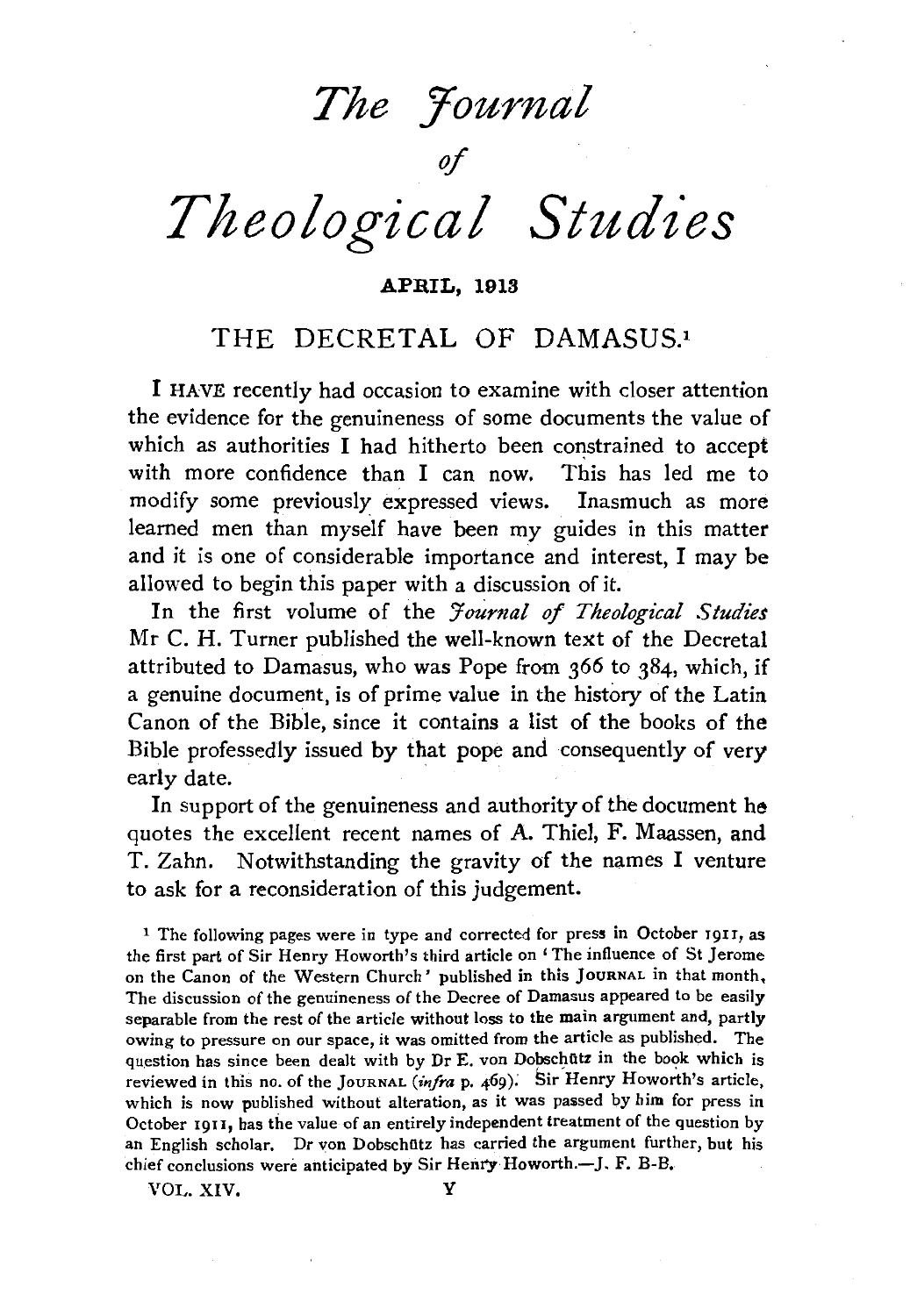# 322 THE JOURNAL OF THEOLOGICAL STUDIES

The question is not a simple one. The decree attributed to Pope Damasus occurs in several MSS in which that pope is named as its promulgator. In other and more numerous MSS it occurs in an enlarged form with certain notable additions. This enlarged form is assigned in the document itself in some cases to Pope Gelasius and in others to Pope Hormisdas. Those who sustain the genuineness of the document have argued that in the latter cases we have later editions of a primitive Damasine text issued at a later period by Popes Gelasius and Hormisdas respectively, who are supposed to have added fresh material to the original decree. Mr Turner argues that the suspicious character of the matter is confined to the later editions and that the Damasine part of the decree can be completely separated from the latter. His words are, 'It remains inexplicable that the Damasine matter, which is easily separable, and which is separated not only in the Vatican and Vallicellian MS (my *l*  and *vall),* but by Arevalo (A.D. 1794) and by Thiel (A.D. 1866) in their editions, should have been passed over by so many writers without even a mention of its possible authenticity'. He does not examine the very strong case against the Damasine portion of the matter at all. He says, in fact, that 'he does not propose to waste time in arguing the genuineness of the Council (? the decree of the Council) of Damasus which is printed here for the first time ', but takes it for granted that because the matter in question occurs separately in certain MSS therefore it is genuine, which is not a very conclusive argument; but he adds some supplementary facts which, he urges, support the claim to authenticity.

*Inter alia* he says:--

' If any fresh arguments are needed, a comparison of the *Decrelum*  with the preface to the "Isidorian" translation of the Nicene Canons, the date of which must be some years earlier than A. D. 451, may supply what is wanted. The third part of the Damasine decree, that on the Roman primacy, is borrowed by the "Isidorian" translator, and forms the groundwork of the first portion of his preface', &c., &c. *(op. cit.*  p. 555)·

On this paragraph I should like to say a few words. In the first place the use of the name of Isidore by such an authority even in inverted commas in connexion with the Preface to the Nicene Canons seems to me misleading. It misled me. The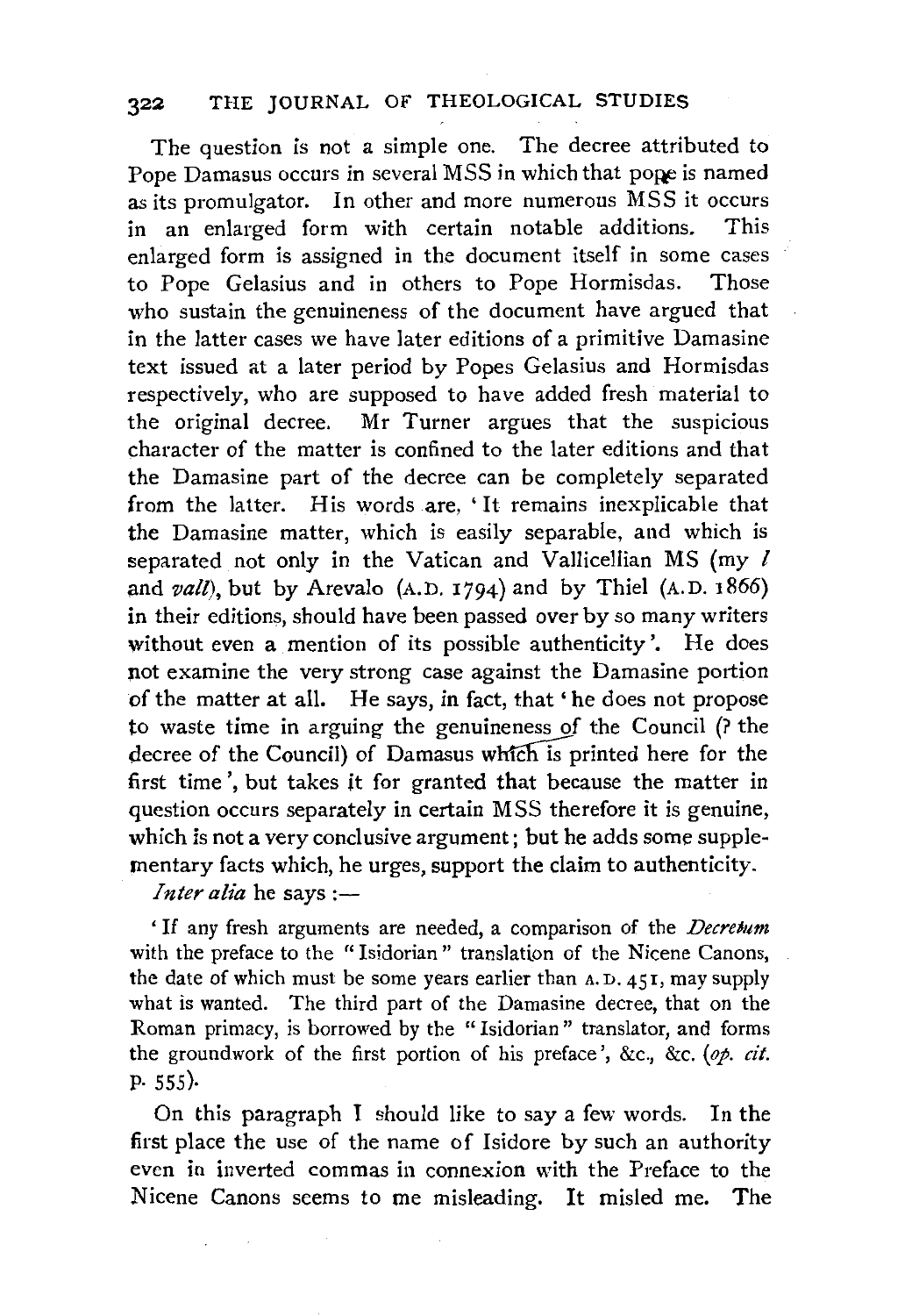name of Isidore of Seville was no doubt once associated with the early collection of conciliar documents apparently compiled in Spain ; but this is no longer the case, and they are not found, therefore, in the critical editions of his works.

 $M$ aassen says : $-$ 

'Den Namen der isidorischen hat man derjenigen Version der Niciiischen und der uebrigen griechischen Canonen gegeben, in der die spanische Sammlung diese Canonen bringt. Diese Benennung ist aus einem doppelten Grunde verkehrt. Es ist nämlich weder Isidor von Sevilla der Verfasser der spanischen Sammlung, noch sind die griechischen Canonen von dem Verfasser dieser Sammlung selbst uebersetzt' (Maassen *Geschichte der Quellen* &c. 12).

The collection of Canons above named I will refer to, as others have done, by the more neutral name of *Hispana*. The compiler of it used an old Latin translation of the Greek Canons. This translation, with the Preface to the Nicene Canons above referred to, occurs in two editions, the earliest copies of which are contained, according to Maassen, in the so-called Quesnel and Freisingen MSS respectively, both probably of the beginning of the ninth century (the former may be a little older).

The fact of there being two editions led Maassen to suggest that it could not have been the writer of the Quesnel MS who composed the Preface to the Nicene Canons, as had been suggested. He goes on to say that, since it was compiled from the Damasine decretal and the Church history of Rufinus, it could not have been written before the fifth century.

To this last statement of Maassen I must take exception. I cannot understand how it could have been made by any one who had compared the documents. The copy of the Preface in the early collection of Canons (it is given in Mansi III) cannot have been taken from the Damasine decretal, for it is much longer and in addition to the mutilation of several clauses in the so-called decretal it entirely leaves out the two last paragraphs which are essential to the understanding of the text. On the other hand the so-called Damasine decretal contains a phrase which is omitted in the Preface and would hardly have been so if the latter had been its source, namely, 'Est ergo prima Petri apostoli sedes Romanae ecclesiae non habens maculam nec rugam nec aliquid eiusmodi '.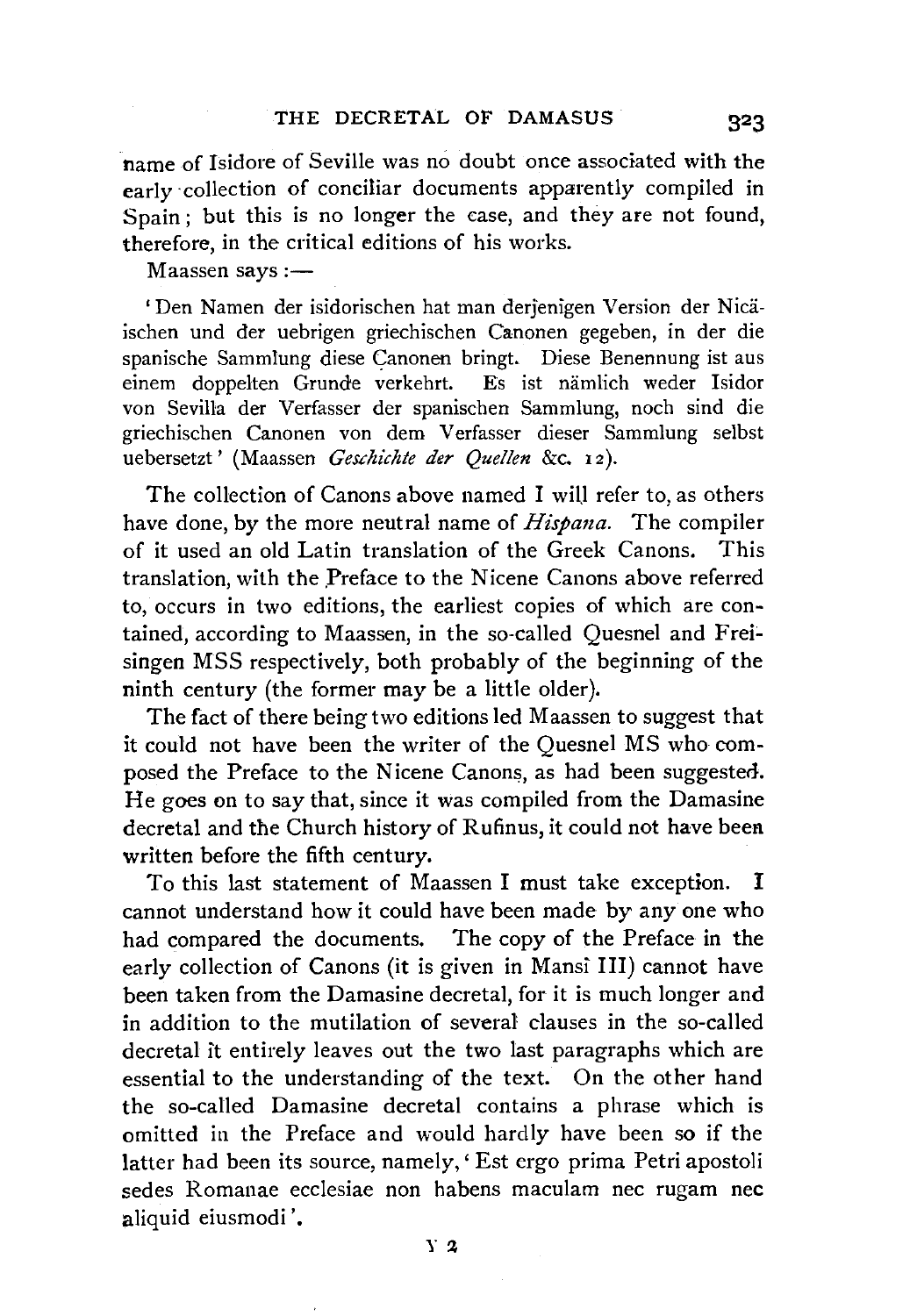## 324- THE JOURNAL OF THEOLOGICAL STUDIES

It seems as plain as anything can be that the reverse of Maassen's theory was really true and that the last clause of the so-called Damasine decretal was a mere epitome of the Preface with the clause just quoted inserted, and that the latter was also the source of the common matter given by Rufinus.

That the Preface was an early document is proved by a striking fact. In it Ephesus, and not Constantinople, is made one of the great metropolitan sees and is given a special paragraph, while Constantinople is not named at all. As Maassen himself pointed out, the Council of Chalcedon in 451 by its twenty-eighth Canon gives the see of Constantinople the supremacy over the dioceses of Pontus, Asia, and Thrace, and makes that see rank next to Rome *(op. cit.* 41 ). This shews that the Preface dates from before the year 451 ; but, as it seems to me, if Maassen is right in this contention we must go further. The Council of Chalcedon in the Canon just named only professed to confirm what had been done already at the Council of Constantinople in 381, the well-known third Canon of which puts the Bishop of Constantinople immediately after the Bishop of Rome. As Dr. Percival says, in 394, only thirteen years after the Council of 'Constantinople, we find the Bishop of Constantinople presiding over a synod where the Bishops of Alexandria and Antioch were both present and thus given a remarkable precedence.

·On the other hand, the Council of 431, which was held at Ephesus, was held there, and not at Constantinople, because it was the heresy of the Archbishop of Constantinople which was to be specially tried, and, be it noted, no mention is made in its acts of the three Ephesian bishops or of the status of the see.

For these various reasons it seems almost incredible that, in the Preface to the Nicene 'Canons, Ephesus, and not Constantinople, should be mentioned as the metropolitan see, unless the document was written before the Council of Constantinople in 381 and therefore before the alleged Roman Synod of 382, whence the alleged decree of Damasus issued. On *prima facie* grounds it would seem probable, in fact, that the Preface in question, which does not occur in the Greek copies, was the work of the original translator of the Greek Canons into Latin.

For every reason, therefore, it seems impossible to treat 'the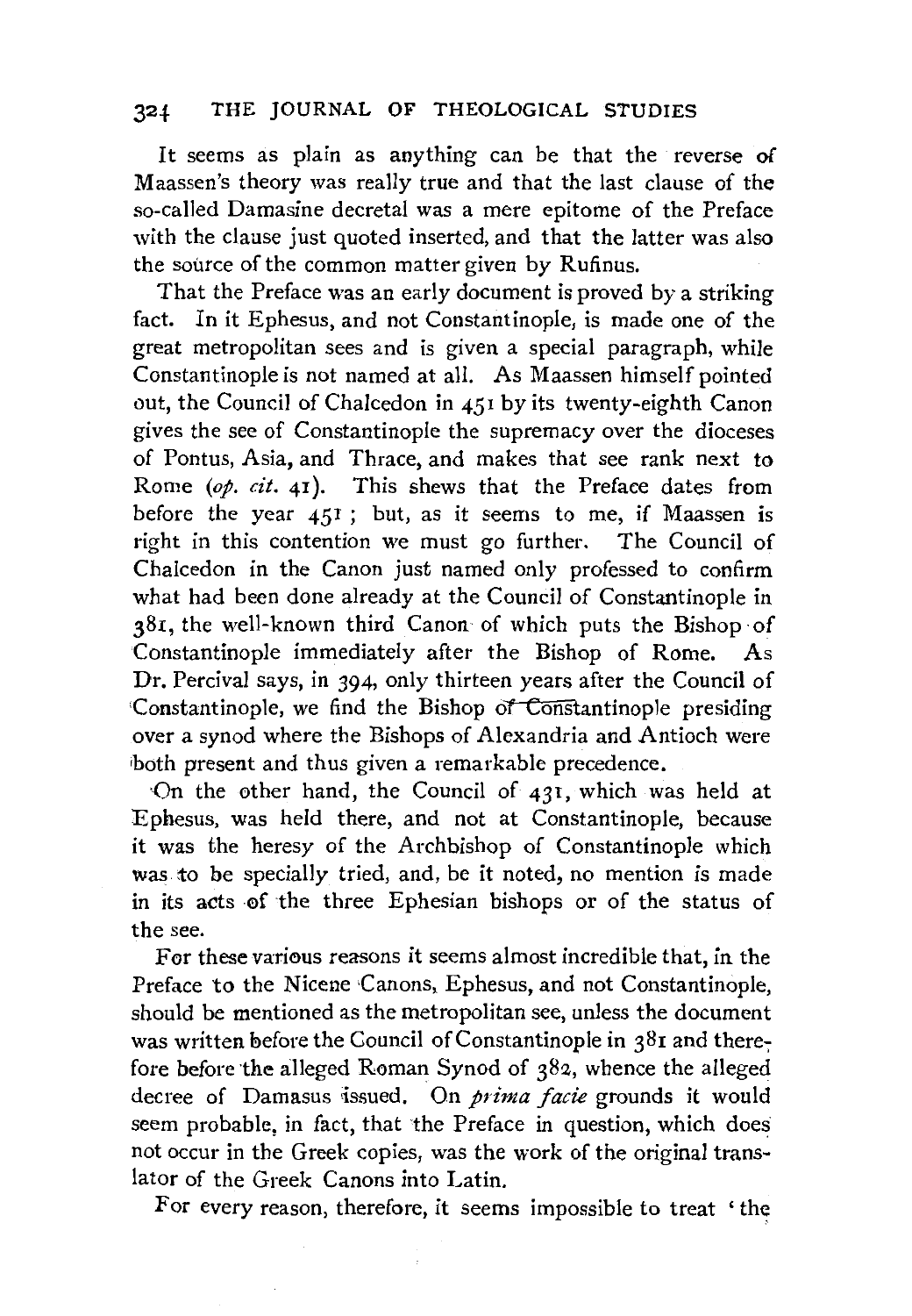Preface' as Mr Turner does as in any way supporting the genuineness of the Damasine decree since it was an older document.

Let us now turn to another support of the genuineness of the Damasine decretal quoted by Mr Turner. This is based on the similarity in the description in it of the book of 'Lamentations ', which is given its Hebrew name as it is in Jerome's *Prologus Galeatus.* This Mr Turner explains by the fact of Jerome having been present at the synod and being supposed to have advised the Fathers there. It is quite true that Jerome in the *Prol'ogus Galeatus*  uses the Hebrew name for the book; but that preface was written a good many years later than the reign of Damasus when Jerome had entirely adopted his later theory about the Hebrew verity. At the time of the Roman Council of 382 he still held by the Greek Old Testament and had a very slight, if any, knowledge of Hebrew, and it would not have occurred to him to use a Hebrew name for a Bible book. Much less would it have occurred to the Fathers at the Roman Council to do so. If, therefore, the decretal was influenced by Jerome in this matter, it shews that it was not composed till long after the death of Damasus. The same argument applies to the argument of Mr Turner from the use of the name John the Presbyter in the second and third Epistles of John. It merely proves that the author of the decree, whoever he was, had St Jerome's edition of the Epistle before him, but Jerome's translation of the Epistle was not made till long after the death of Damasus.

Having thus analysed Mr Turner's 'additional arguments' let us now turn to the decree itself and see what its main contents have to tell us.

The copies in which it is attributed to Damasus are contained in four MSS, two attributed by Mr Turner to the eighth and two to the ninth century (*Journal of Theological Studies* i 555). Each is headed ' Incipit concilium urbis Romae sub Damaso Papa de explanatione Fidei ', and consists of three different paragraphs or short chapters, the first treating ' de spiritu septiformi qui in Christo requiescit ', the second 'de scripturis divinis agendis est quid universalis catholica recipiat ecclesia et quid vitare debeat ', while the third deals with the supremacy of the Holy See. Mr Turner, as I have said, follows Maassen, Thiel, and Zahn in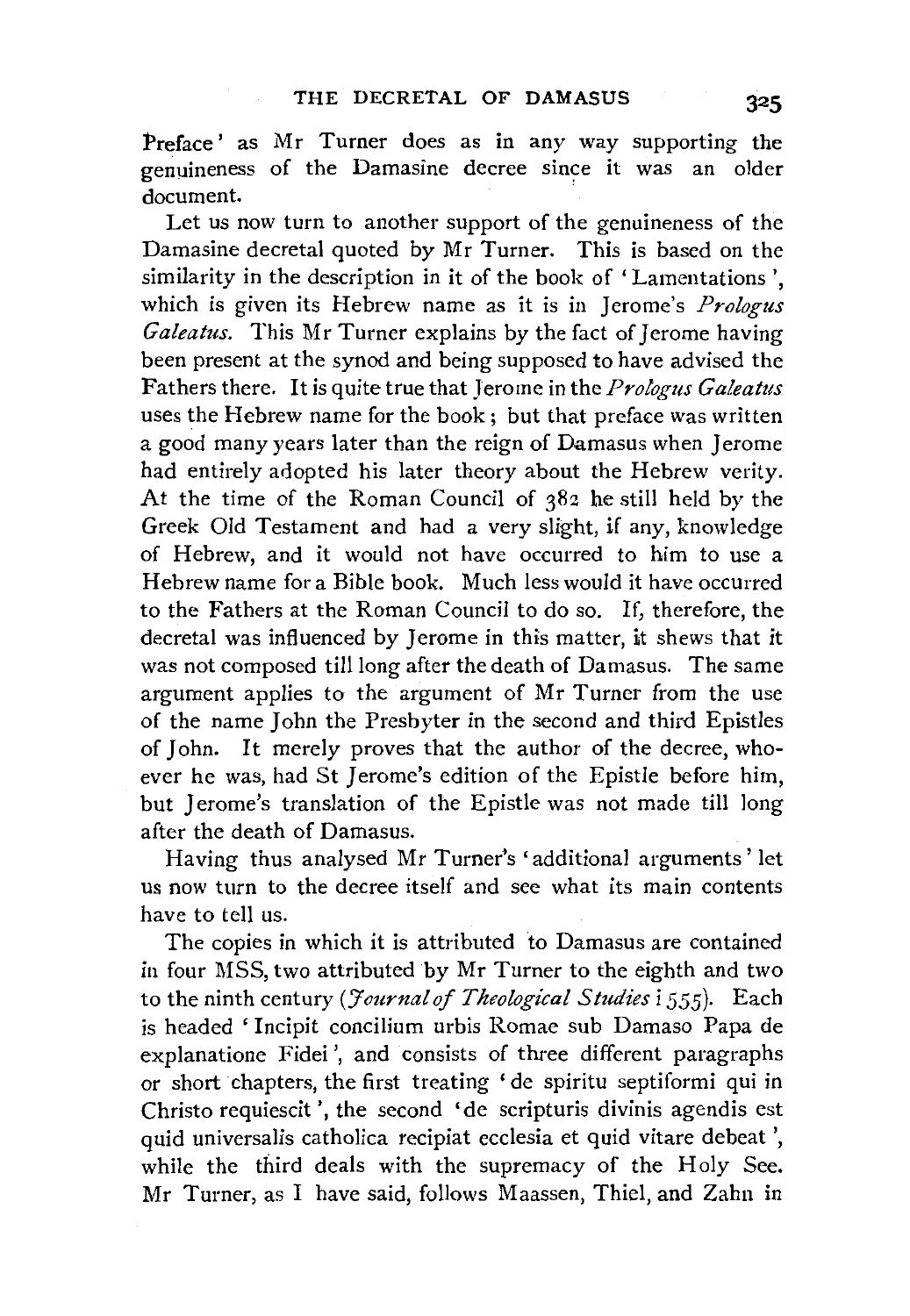### 326 THE JOURNAL OF THEOLOGICAL STUDIES

accepting this document as perfectly genuine, and I have followed in their wake in a previous memoir.

The first notable and, in fact, unprecedented thing to remember about this edition of the document is that it is not dated. It does not give us the year of the Councii when the decretal was issued, nor yet the particular number of the Council held at Rome in the time of Damasus, as is the case with the other editions. And it has been a mere conjecture that the document was issued at a Roman Council of 382.

It is most unfortunate that we know so very little that is authoritative of this synod and its doings. Jerome, who was a contemporary and was at Rome at the time, and in all probability present at it, does not seem to have been sufficiently interested in it to enter into details about it in his voluminous correspondence, nor does he say a word anywhere about its having discussed the Canon. I can only find two references to it in his letters. In his letter to Eustachius (number 108 in Vallarsi) he says, ' cumque Orientis et Occidentis episcopos ob quasdam Ecclesiarum dissensiones Romam imperiales literae contraxissent ',and he mentions that Paulinus of Antioch and Epiphanius of Salamis were present. In his letter to Ageruchia (Vallarsi, 72) he says, 'ante annos plurimos cum in chartis Ecclesiasticis iuvarem Damasum Romanae urbis Episcopum, et Orientis atque Occidentis Synodicis con~ sultationibus responderem '.

These two references have been generally, and probably, supposed to refer to the Council of 382, but the fact is not certain. Otherwise the synod, so far as I know, is only noticed in a refer~ ence of Theodoret V, where he tells us that a synodal letter was sent from the Council to Constantinople, which was replied to by the Fathers who met at the latter place in the following year.

Besides these three more or less contemporary notices we have absolutely nothing recorded about the Council which a historian dare accept. We have no record of what was discussed there. None of its official acts has been preserved and none is contained in the great collection of conciliar pronouncements. The only one professing to have issued from it is the Decretal we are discussing, which does not occur in any document, nor is there a known reference to it until the end of the eighth or the beginning of the ninth century-that famous age of sophistications and forgeries,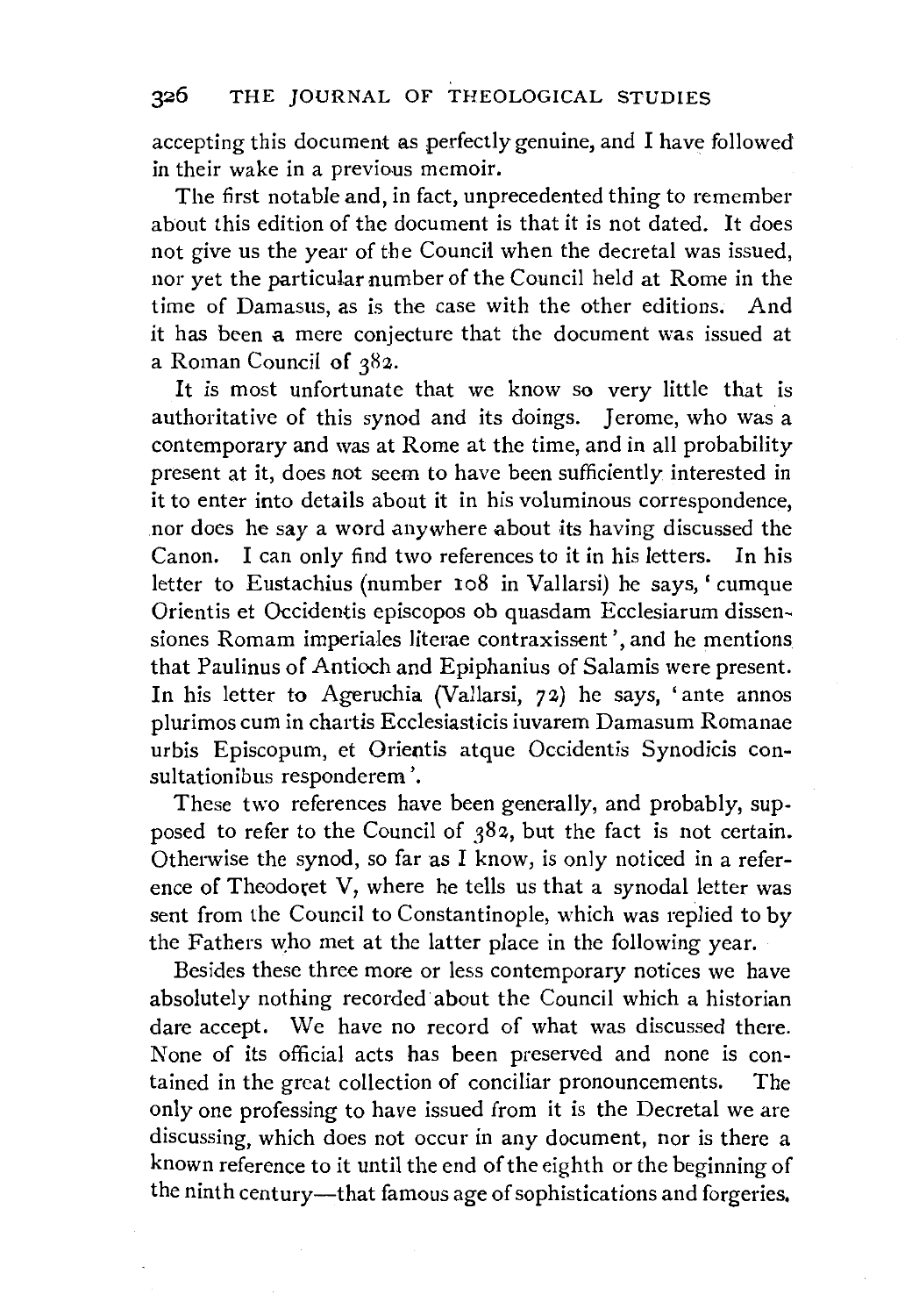And what are the contents of the document? Can they be matched anywhere? First, a kind of prologue neither laying down a new definition nor prescribing a hew dogma, but consisting of a rhetorical outburst about the sevenfold gifts of the Spirit in Christ. Then follows the list of canonical books, which is agaih followed by an epilogue consisting of a mutilated fragment of the Preface to the Nicene Canons  $\dot{a}$  propos of nothing and having no definite or logical tie or connexion with what goes before, but having a very definite meaning if the whole document was a concoction meant to enhance and magnify the primacy and dominance of the See of Rome.

As little can we understand why a council summoned at Rome in 38z should have gone out of its way to formulate a list of canonical books, and, if it had done so, that such a fact should not have been mentioned by Jerome or the Church historians and writers who wrote between the fourth and the ninth century.

In other cases where such a formulation certainly took place there were special reasons why a decision fixing the legitimate books should have been made. The same argument is used by Thiel in regard to the later Gelasian edition of the decree, where he says: $-$ 

' Nulla enim ex huius pontificatu causa nota est, cur de spiritu Sancto, nulla cur de Canone scripturae sacrae synodaliter tractandum esset.'

It is also very strange and almost incredible that if Jerome, who was very probably present at the Council and was certainly at Rome, had ever heard of such a pronouncement he should nowhere have mentioned it, or that it should not have greatly qualified his own statements on the Bible Canon, for he posed as a most orthodox person and was especially devoted to the papal chair, but, on the other hand, should have so pertinaciously pressed the claims of another Canon altogether. Again, it is almost incredible that Nicholas the First, when writing of the Bible Canon to the archbishops and bishops of Gaul, should say :-

'Sed responsuri sunt isti qui non ad obediendum potius quam ad resistendum sunt parati aientes, Quod inter Canones inveniatur Capitulum S. Papae Innocentii; cuius autoritate doceatur a nobis utrumque Testamentum esse recipiendum, quanquam in ipsis paternis Canonibus nullum eorum ex toto contineatur insertum.'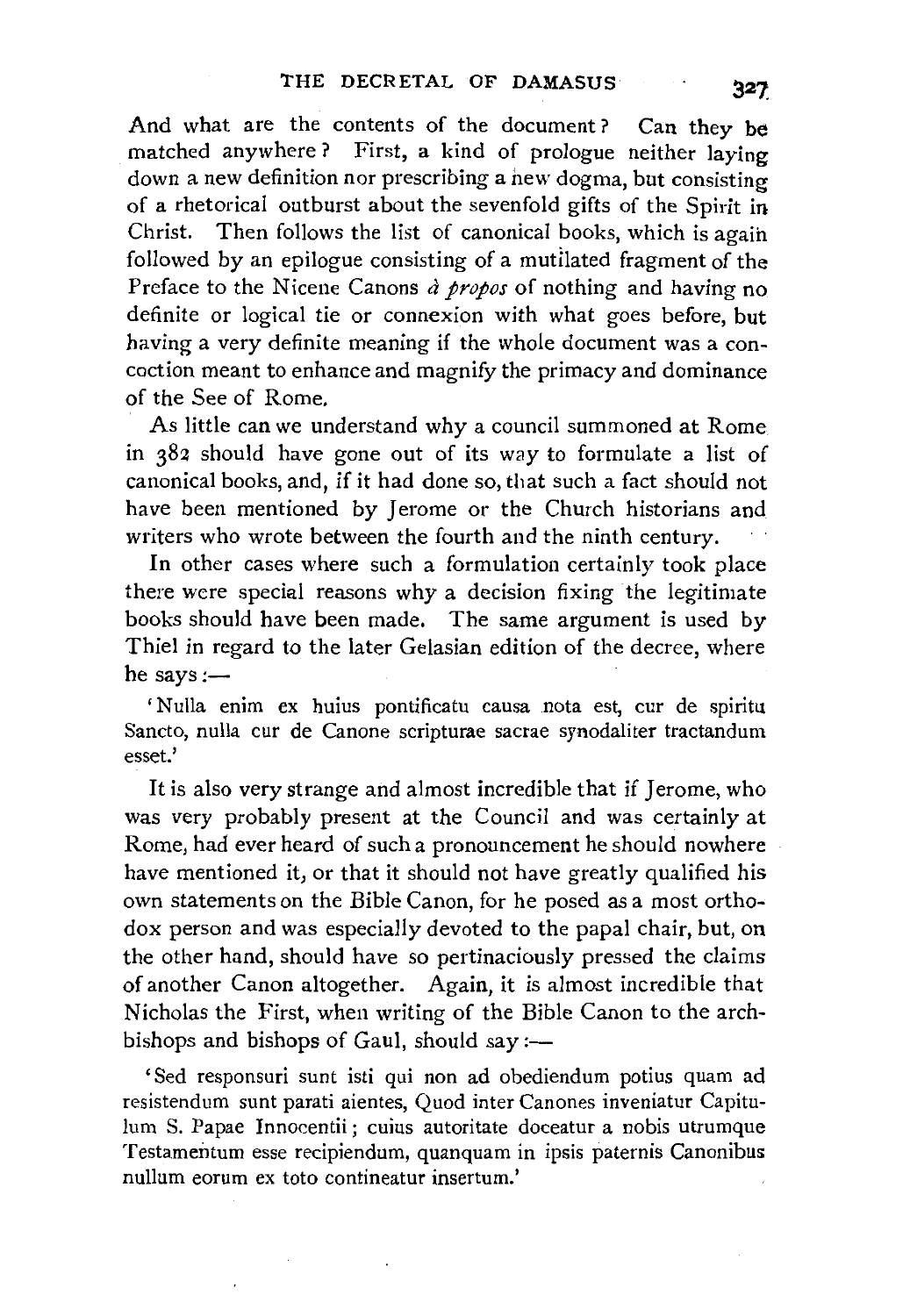Why should Pope Nicholas on this occasion have thus quoted the decree of Innocent the First issued in A.D. *405,* to which I shall presently refer, and completely ignore the earlier and more important pronouncement of Damasus if it had then existed?

It is equally remarkable that the writers of the ninth century who refer to the decree under the name of Gelasius should have entirely omitted any reference to the Damasine one which was professedly so much older, and therefore more important. On the other hand a sophisticator would not unnaturally use the name of Damasus, who was otherwise a well-known, if not notorious, personage, and would do it with more safety since the earliest collection of Latin conciliar canons and decretals, namely that of Dionysius Exiguus, begins with those of Siricius, the successor of Damasus. Why Dionysius should have begun at that particular date with the decretals of an obscure pope seems; in fact, best explained by the fact that he was probably the first pope who issued decretals. If Damasus had issued anything so important as the document we are discussing we can hardly doubt that Dionysius would have commenced his work at an earlier date and not left it to some later writer, probably some predecessor of the pseudo-Isidore, to fill up the earlier period with concoctions of his own.

I have devoted considerable space to the Edict of Damasus not only because of the weight of the authorities who have recently supported it, but because, if genuine, it furnishes the earliest official list of canonical books known to the Western Church. It will be remembered, however, by those who have discussed this question of the Canon, that it is only comparatively recently that a pronouncement on the subject has been attributed to Damasus. The list of canonical books for which his name has been recently cited was until lately assigned by virtually every writer to PopesGelasius or Hormisdas, and the only reason for the change has been that in four out of many MSS, two only of which are early, which contain the list and which have the alleged decretal in a truncated form, his name, which was earlier than theirs, appears. We have seen how natural it was for the forger, if the document was forged, to use that pope's name for the purpose, since there was no means of verifying it or the reverse by an appeal to any early genuine work on decretals and canons. While the form of the decretal assigned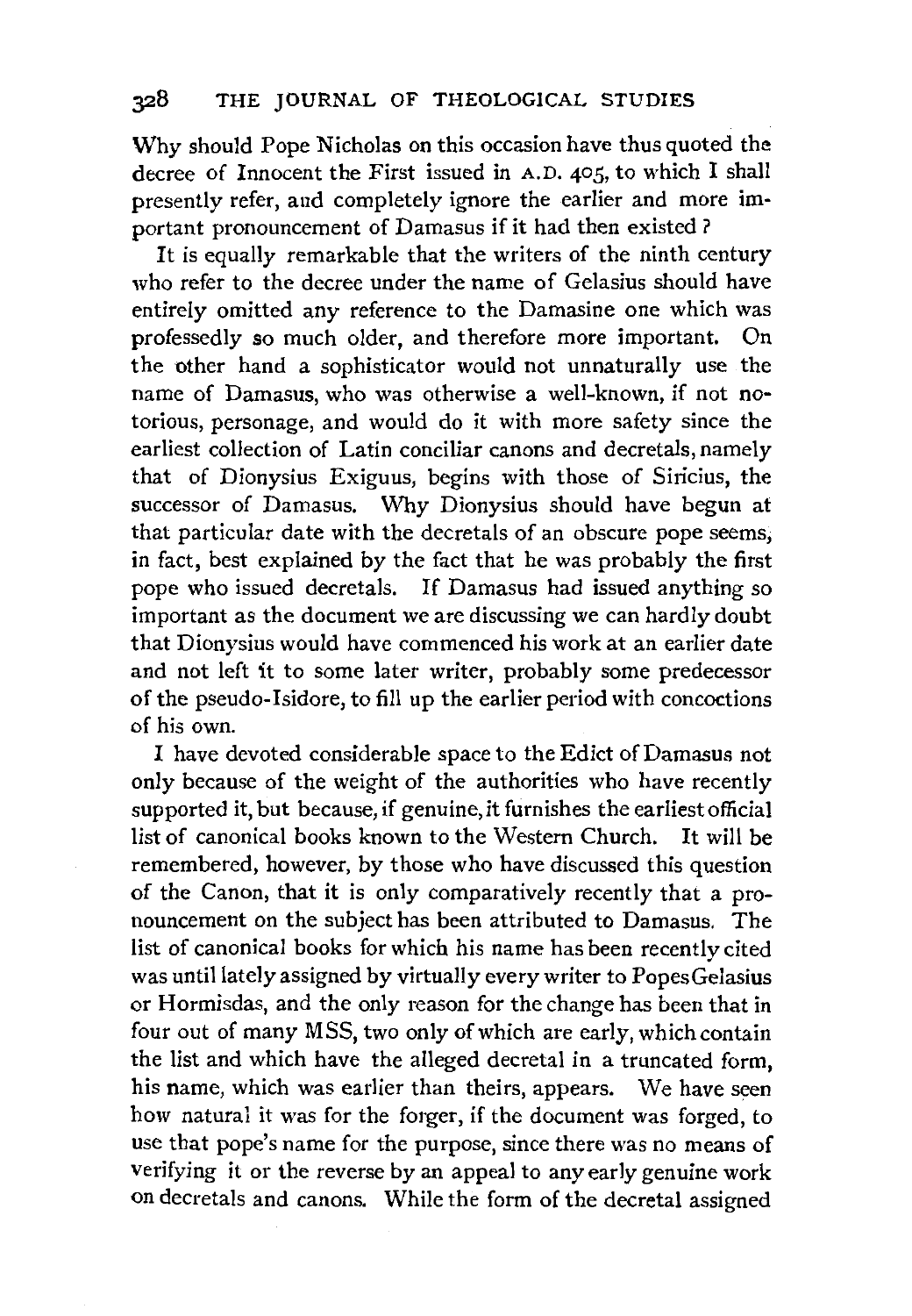to Damasus occurs in two early MSS only, the enlarged form in which the name of either Gelasius or Hormisdas occurs is found in several MSS, some of them also early. 'It is again in this latter form that it was usually known and quoted in later times. Let us now turn to this later edition. In the first place it is a longer document than the one just described, which it in fact incorporates as it stands. All the arguments which can be urged in regard to the contents of the so-called Damasine part of the text when occurring by itself, apply to the same text when in its enlarged form, with this additional difficulty, that it is almost incredible that Pope Gelasius should have issued a solemn decretal 100 years after Pope Damasus, in the most important part of which he servilely follows the text of his predecessor without naming the earlier document, if it then existed. A large part of this later document is merely rhetorical and it does not in any way deal with the practical issues which were in dispute in the days of Gelasius.

It was after I had written this sentence that I found Thiel had used the same argument in the passage quoted *supra* with regard to Gelasius: ' Nulla enim ex huius pontificatu causa nota est, cur de spiritu Sancto, nulla cur de Canone scripturae sacrae synodaliter tractandum esset.'

Let us proceed, however. In the papacy of Hormisdas Dionysius Exiguus was commissioned to prepare a translation of conciliar canons from the Greek and to collect the series of the decretals of the Roman popes. The latter part of his work began in the time of Pope Siricius and extended to that of Anastasius the Second, the successor of Gelasius the First and the precursor of Hormisdas. This work of Dionysius is an authority of the very first rank and the only contemporary authority, in fact, which we possess on the subject. He was a very learned and capable person. He lived in the reigns of Justinian and Justin *and was therefore a contemporary of Gelasius, of whom he gives us several decretals, but he nowhere mentions any such document as the one we are discussing.* This is almost, if not quite, conclusive. Again, the document in its enlarged form, as attributed to Gelasius, is not mentioned in any independent document before the year 84o, nor is it named by any of the professed ecclesiastical historians such as Gennadius, Ildefonsus, Isidore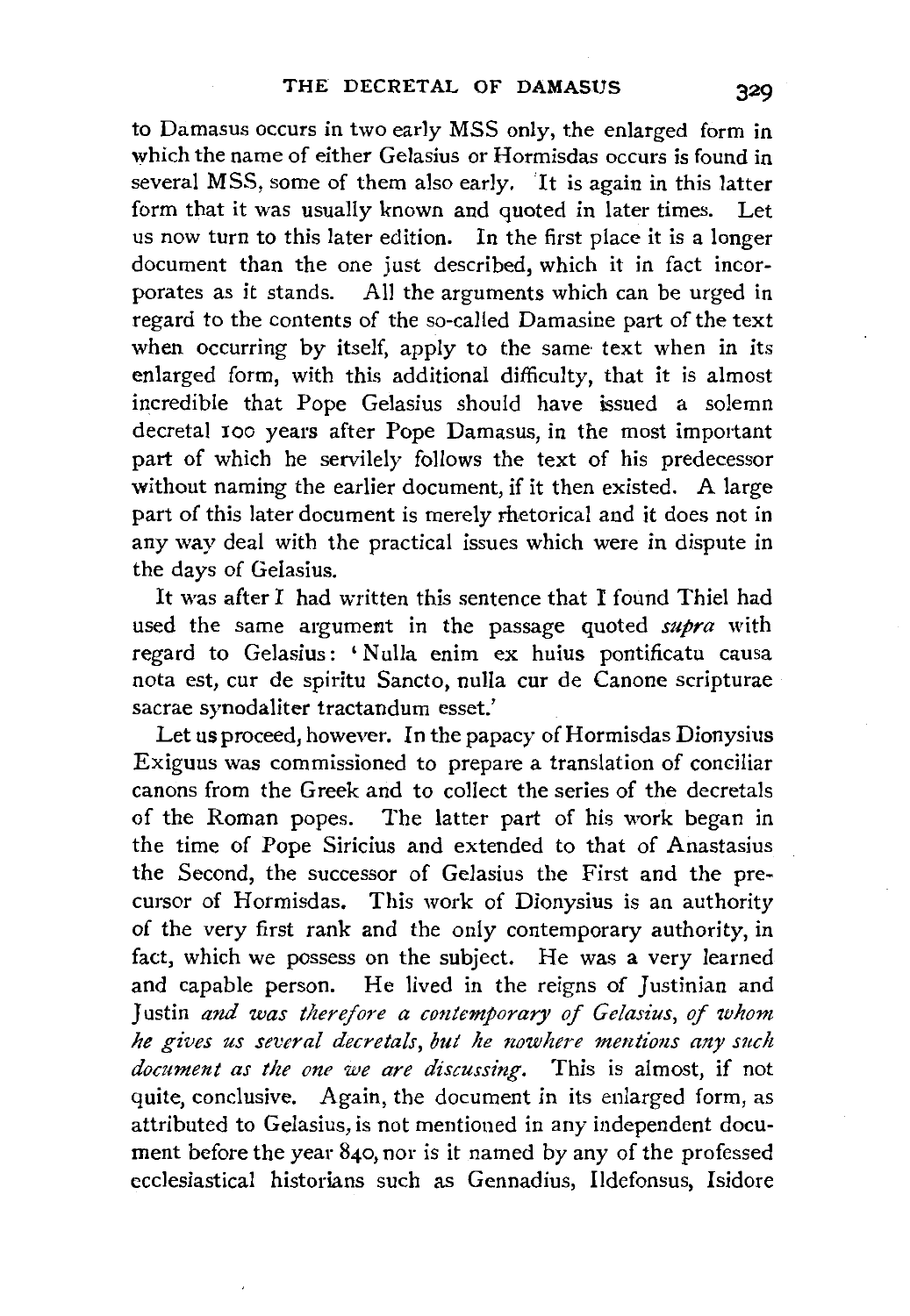Hispalensis, nor even by Sigebert of Gemblours, or Honorius or' Autun, nor by authors dealing with the many and fierce contro• versies of those times, when it would have been most useful to be able to quote it.

The additional matter which is contained both in the Gelasian and in the Hormisdan editions consists of a long list of forbidden books, or books decreed to have no valid authority, and would, if genuine, constitute the first *index expurgatorius.* 

Let us now turn to the contents of this so-called Gelasian decree. In the first place the decree in this form is attributed both to Pope Gelasius and also to Pope Hormisdas. But such documents are not repeated intact by different popes in their own names, and the attribution of this to two popes shews there was no real certainty as to its author.

Secondly, even in the case of those MSS which attribute the decree to Gelasius the heading is not the same in all, but varies.

The next thing to be remembered is that the question of the genuineness of the document we are discussing was raised as long ago as the seventeenth century in a very able and complete manner by an English scholar of high repute in a work not too familiar to modern English scholars, namely, by Bishop John Pearson, in his *Vindiciae Epistolarum S. Ignatii*; and it seems to me that his arguments and conclusions, in so far as they relate to the Gelasian document and its special feature, are conclusive.

Thus he shews that in a MS in Trinity College, Cambridge, once belonging to Lanfranc, in which we are told that he had had it brought from the monastery of Bec, ' de Beccensi Coenobio in Anglicam terram deferri fecit ', ' the heading is ' Decreta Gelasii Papae de recipiendis et non recipiendis Libris, quae scripta sunt ab eo cum lxx eruditissimis Episcopis '. This same heading was in the MS referred to by Lupus Ferrariensis, 828-857, in the very first independent notice we have of the document, namely one of his epistles numbered  $128$ , where he says:-

'Quoniam docet Gelasius cum lxx Episcopis viris eruditissimis qui scriptores essent vel non essent recipiendi' (J. Pearson *op. cit.* 45).

Other MSS of the decree add that the synod in question was held *Asterio et Pracsidio Coss.* Thence Baronius in his annals derives the date which he assigns to a really supposititious synod,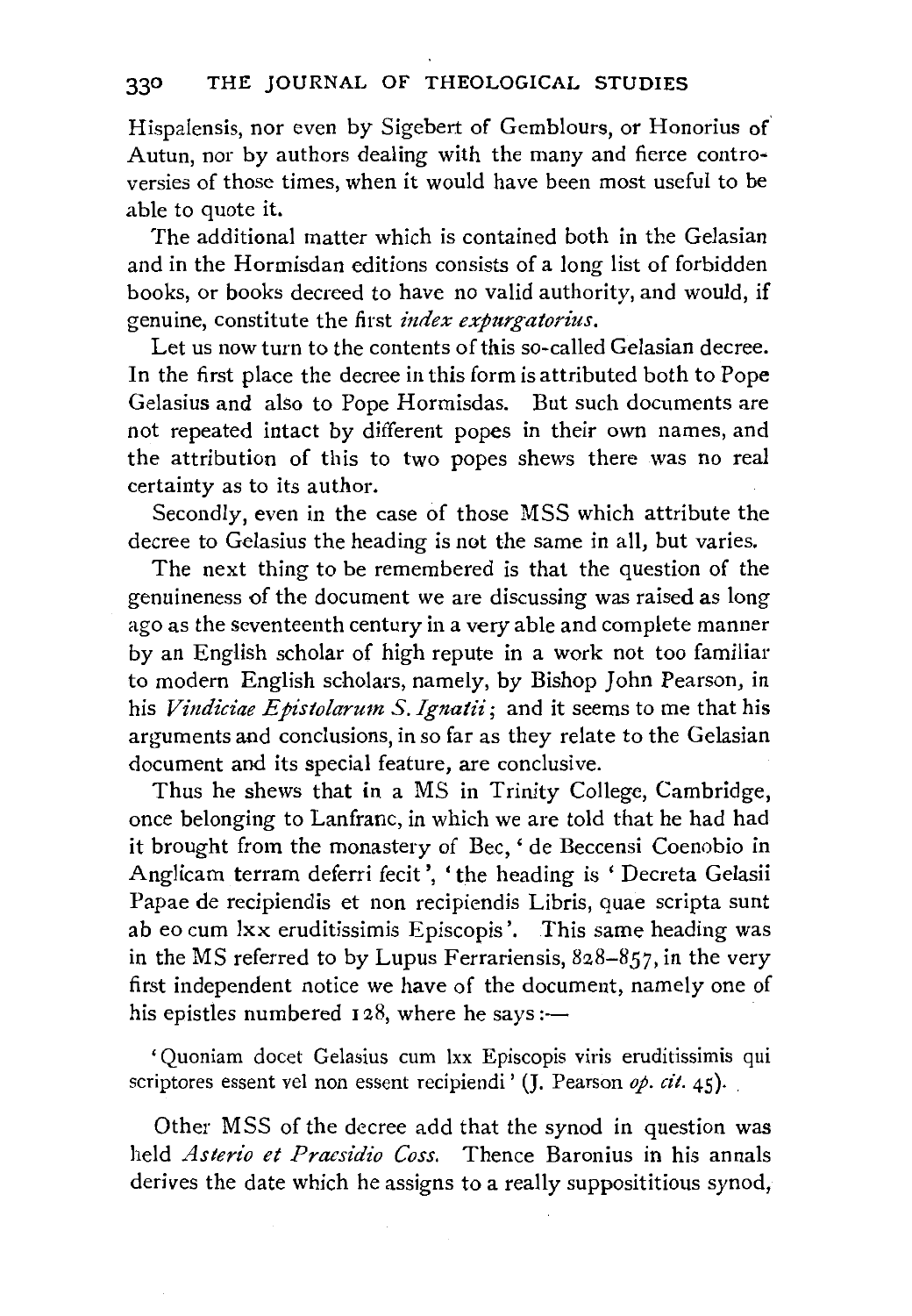i.e. A.D. 494. From Baronius it was taken over by Labbe in his great *corpus* on the Councils, and thence it has passed into many works in many tongues.

Pearson has shewn whence this last addition to the heading was derived and how it was transferred from a perfectly reputable source by a fraud.

Dionysius Exiguus mentions decrees of Gelasius and notably decrees issued in 494, at the end of which are the words' Datum v. Idus Martiarum, Asterio et Praesidio VV. CC. Coss.', but the particular decree we are discussing does not occur among them. Well may Pearson say:-

' Quisquamne autem credet Dionysium, nominis Gelasiani adeo studiosum, inter decreta iis Consulibus edita, hoc tam celebre omittere voluisse, quo Gelasius depingitur, "distinguens separansque, quasi os Domini, mundum ab immundo, et secernens pretiosum a viii," ut loquitur Baronius? Praeterea res ipsa clamitat eum titulum ex collectione Dionysii fuisse huic Decreto falso praefixum.'

It is plain, therefore, that there *is* no evidence of any kind save the statement of the decree itself that Gelasius ever held a synod at Rome in the year 494 ; while the fact that the heading to the alleged decree of this Council has been deliberately falsified makes it plain that the document itself is an untrustworthy one.

This conclusion has been ingeniously proved in another way by Pearson. Among the statements in the decree is the follow~ ing : ' Item venerabilis viri Sedulii Paschale opus, quod heroicis descripsit versibus, insigni laude praeferimus.' This statement could not have been written in 494 when Asterius was consul, for we have copious evidence that the work in question was not published until after he had ceased to be consul, as appears from a note in Gennadius, which reads, ' Hoc opusculum non a Sedulio autore editum est, sed a Turcio Rufo Asterio V. C. exconsule ordinario atque patricio, qui id inter scripta Sedulii invenit '. This is confirmed by an epigram written by Asterius and quoted by Pearson *(op. cit.* 46).

It is plain, therefore, that the decree in question could not have been issued at any synod in 494 for the existence of which this sophisticated document is the only witness, and that the Roman synod of 494 ought clearly to be struck out of all conciliar lists.

Long ago Ussher and 'Binius' had noticed the impossibility of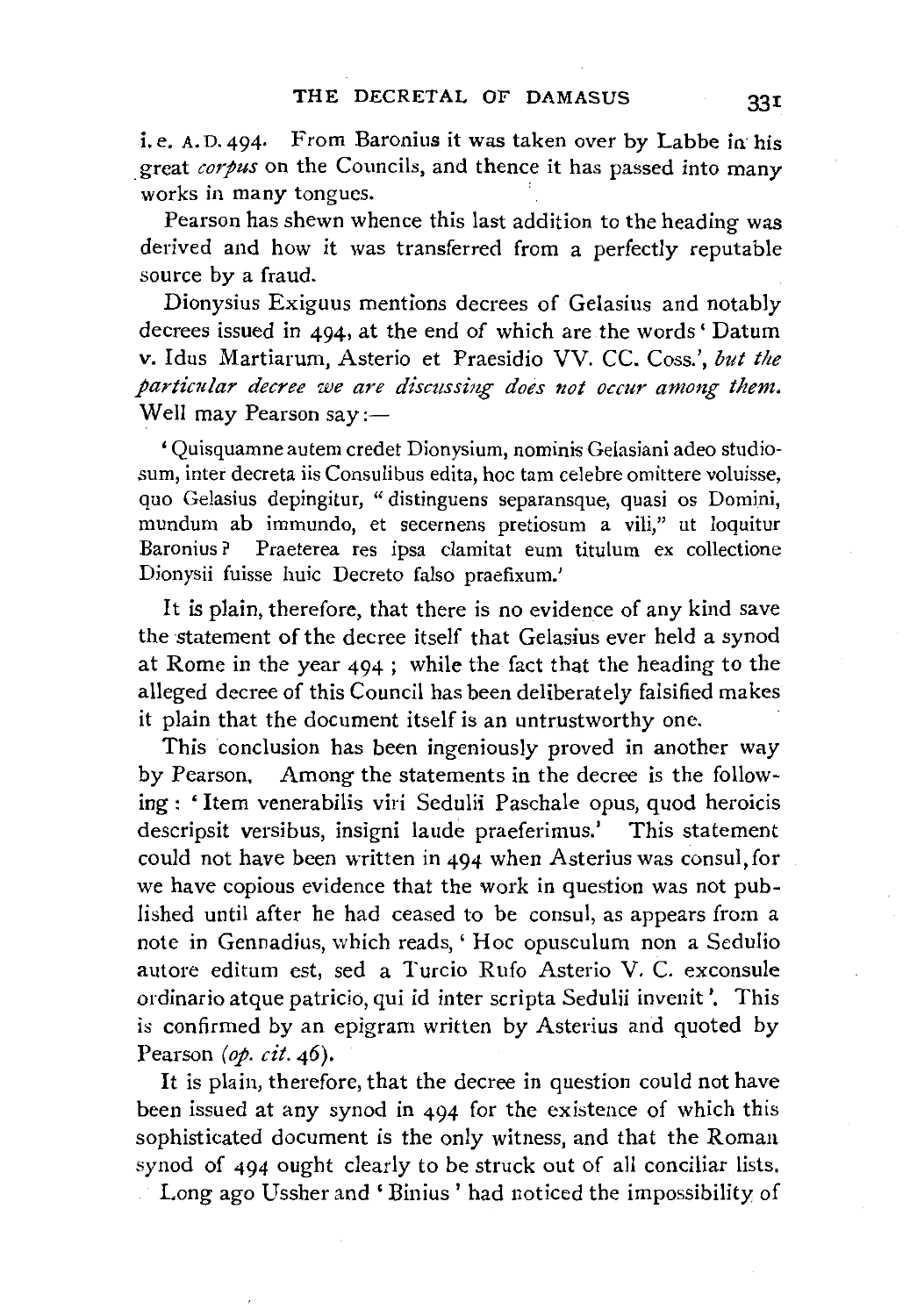dating the decree we are discussing in 494, and they therefore transferred its issue to the following year, the consulship of Victor, when a genuine synod was held at Rome, attended not by 70 but by *7 5* bishops ; but here again, as Pearson says, the position is untenable, since the Acts of that synod are extant and no such decree exists among them.

Gelasius died on the 8th of September 496, and, as Pearson says, 'Postremo Gelasii anno Synodus nulla, quantum novimus, coacta est' ; and he adds what seems unanswerable, 'ut a Synodo aliqua Gelasiana editum fuisse hoc Decretum plane incredibile sit'. This is not all: the contents of the decree are quite inconsistent with its having been issued under Gelasius. Thus, as Cave with its having been issued under Gelasius. says:-

' Quis credat Gelasium, virum inter primos eruditum, lxx Episcoporum Concilio stipatum, Clementis Alex. quem totus venerabatur Orbis, Opera in Apocryphorum censum relegasse, et Africani, Arnobii, Lactantii, Commodiani scripta in eandem Classem retulisse? Ouis credat, cui sanum sinciput, Papam, Patresque Synodales, in eodem decreto Eusebii Historiam Ecclesiasticam inter probatos autores recipere, et cum damnatis reiicere? Mitto Gelasium verum de Eusebio in Opere suo de duabus Naturis praeclare loqui' (Cave *Hist. Lit.,* sub voce Gelasius; vide also Pearson *op. cit.* 48).

Again, in the decree we read 'Liber qui appellatur Canones Apostolorum, Apocryphus ', a statement most inconsistent with its Gelasian origin. If the statement had been his, how comes it that Dionysius Exiguus, who so greatly admired Gelasius, should shortly after this have translated three Apostolical Canons from Greek into Latin and in the preface to them have said: $-$ 

' Quibus quia plurimi consensum non praebuere facilem, hoc ipsum vestram noluimus ignorare sanctitatem: quamvis postea quaedam Con· stituta Pontificum ex ipsis Canonibus adsumpta esse videantur ' ?

How could he have spoken thus if only a few years before the Roman Pontiff in Council had numbered these Canons among the writings which' Catholicis vitanda sunt et quae nullatenus recipit Catholica et Apostolica Romana Ecclesia ... .'? ' Certe,' continues Pearson, 'Dionysius Translatione sua efficere nunquam potuisset ut hi Canones ab Ecclesia Romana reciperentur, si ab ipso Gelasio fuissent nuperrime reiecti '.

Cassiodorus *Divin. lec.* cap. 23 is a witness to the high esti-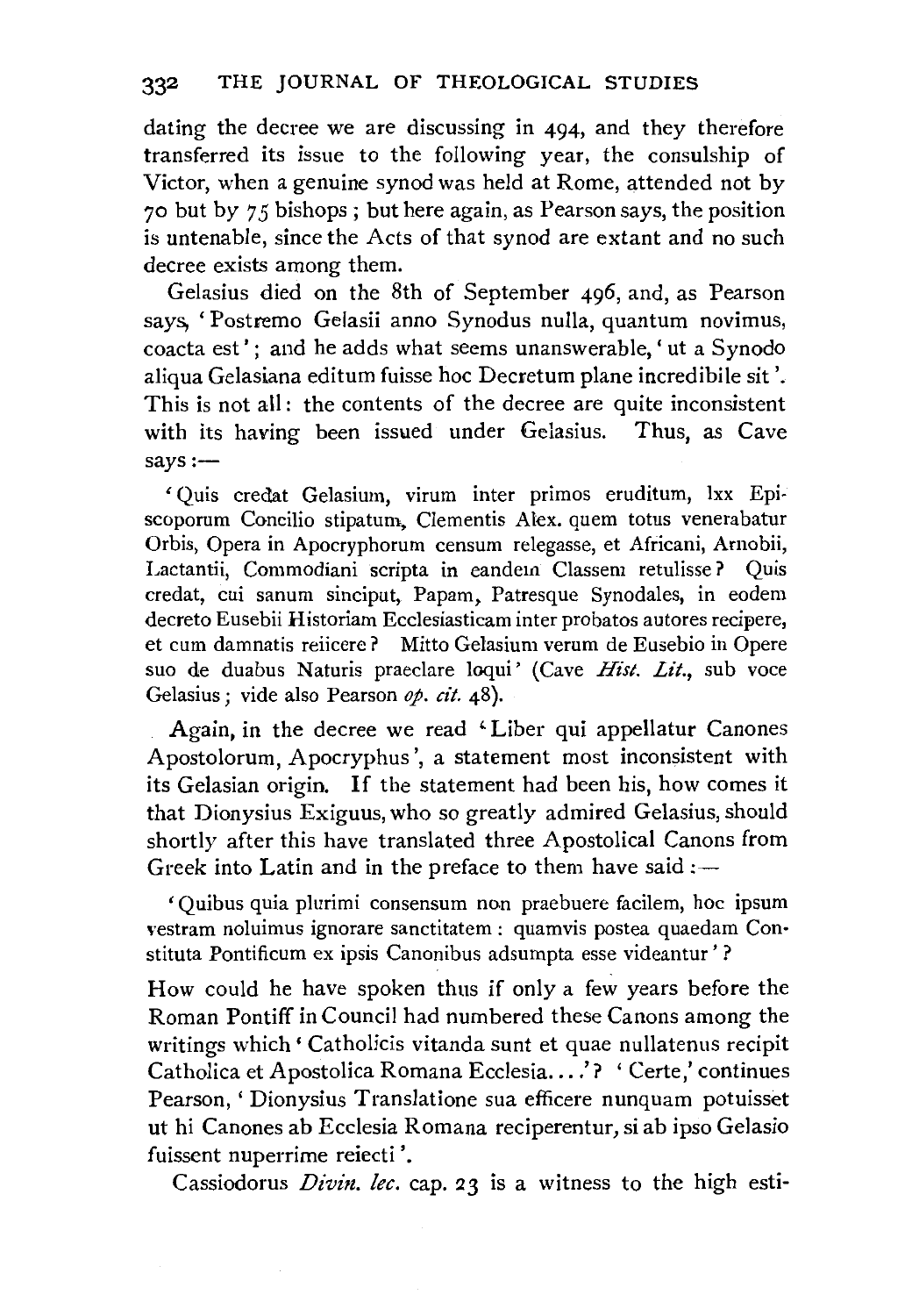mation in which the Apostolical Canons were then held in the Church. He says of them, 'quos hodie usu celeberrimo Ecclesia Romana complectitur'. This is again shewn, as Pearson says, by the letter written to Caesarius of Arles by Pope John the Second, in which he quotes the 25th chapter of the Apostolical Canons as authoritative. He further adds, 'Fuerunt igitur tempore Ioannis 2. Pontificis et Cassiodori, Canones Apostolici in Romana Ecclesia receptissimi; quod fieri potuisse nemo concedet, si vel a Gelasio, vel Hormisda fuissent tam publice reiecti '. He further quotes several passages from these Canons used by Gelasius as authorities in his epistolary decretals (vide *50* and 51).1

Again, we read in the decree, ' Scriptura de inventione Do~ minicae crucis, et alia Scriptura de inventione capitis B. Ioannis Baptistae novellae quidem relationes sunt, et nonnulli eas Catholici legunt '; but, as Pearson says, this document did not exist in the time of Gelasius. There is a small work falsely attributed to StCyprian, entitled *De revelatione capitis Joannis Baptistae,* which Baronius identified with the document referred to in the decree. This tract, however, was certainly written after the time of Count Marcellinus, who is mentioned in it, and the Chronicle of Marcellinus was written in 534, where it ends, which was long after the death of Gelasius. Dionysius also translated a memoir on the same subject by Marcellus the Archimandrite, but this he wrote after the death of Gelasius (Pearson *op. cit.* 54).

That the decree, as we have it, cannot have been written till long after the time of Gelasius appears from another factor in it. Thus, after mentioning four great general councils, the author of the decree goes on to refer to subsequent councils in the words:—

'Sed et si qua sunt Concilia a SS. Patribus hactenus instituta, post illorum quatuor autoritatem et custodienda et recipienda decrevimus.'

Pearson  $\text{adds}$  : $-$ 

'Aetate Gelasii nullum post Chalcedonense concilium celebratum est quod in numero Generalium poni potuit. Autor igitur huius Decreti

<sup>1</sup> It would seem that the so-called Gelasian decree which Hincmar had before him did not contain the above passage about the Apostolical Canons, for we read in his *Opusc.* ch. 24: ' Sed et Beatus Gelasius in Catalogo qui libri ab Ecclesia recipiantur, de his apostolorum canonibus penitus tacuit sed nee inter apocrypha cos misit.' Nor does Gratian, when reporting the names of those who rejected the Apostolical Canons as apocryphal, mention Gelasius.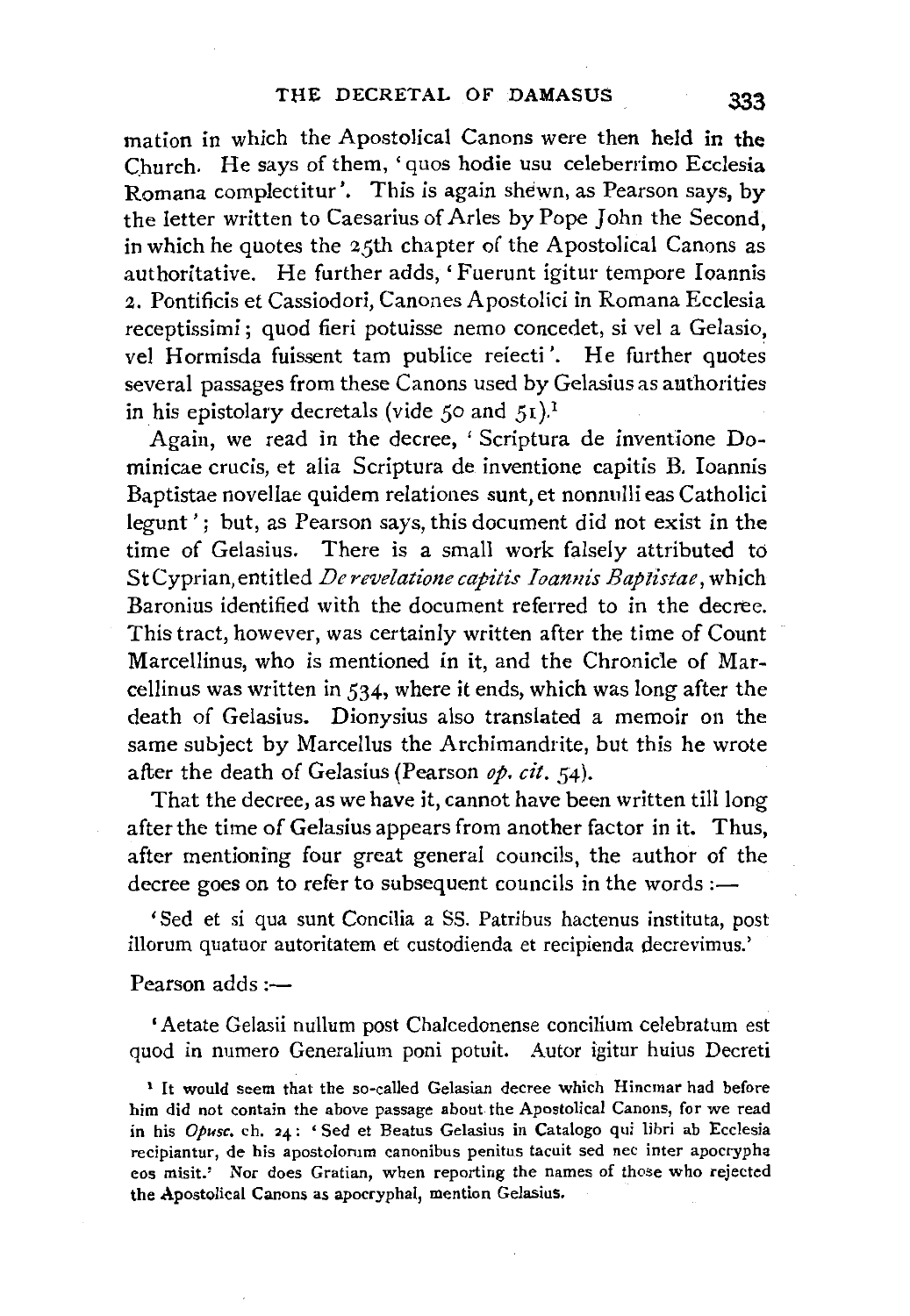### 334 THE JOURNAL OF THEOLOGICAL STUDIES

omnino post Concilium quintum, sive Constantinopolitarum secundum scripsit. De illo diu dubitanter locuti sunt Latini, nec paris cum quatuor autoritatis esse voluerunt. Gregorius I: "De illa tamen Synodo, quae Constantinopoli postmodum facta est, quae a multis Quinta nominatur, scire vos volo." A multis aevo Gregorii, non ab omnibus Quinta dicebatur, et cum idem Gregorius de Synodi Chalcedonensis autoritate dixisset, de quinta haec statim addidit. Nam Synodus quae post eam generaliter facta est, idcirco a nobis recipitur quia eiusdem Synodi in omnibus sequens tenorem illius autoritatem custodit. Isidorus l. 6 Etymol. c. r6 : "Hae sunt quatuor Synodi Principales, fidei doctrinam plenissime praedicantes. Sed et si qua sunt Concilia quae SS. Patres Spiritu Dei pleni sanxerunt post illorum quatuor autoritatem omni manent stabilita vigore." Quis non videt haec eadem quasi mente scribi, qua ilia in Decreto Gelasiano scribebantur? Nec haec igitur nec illa ante Quintam Synodum scriptum fuisse putandum est. Cassiodorus qui post Gelasium, ante vel circa Synodum Quintam scripsit, Quatuor tantum nominavit, de posterioribus nihil omnino addidit' *(op. cit.* 53 and 54).

Of these several passages Pearson says:—

'Quae verba nee Concilio, nee Pontifici Romano satis conveniunt ; et res aliter omnino se habet. A nemine enim magis dissentit quam ab Hieronymo. Libros omnes Veteris Testamenti, qui non in Hebraeorum Canonem habebantur, ad Apocrypha rotunde relegavit Hieronymus; eosdem in Decreto pariter cum Canonicis Sancta et Catholica. suscipit et honorat Ecclesia .... In Decreto omnia quae apocrypha appellantur, tanquam a Catholicis vitanda, et ab Ecclesia eliminanda damnantur. Hoc sensu inter apocrypha numerantur Opuscula Tertulliani, Novati, Arnobii, Apollinarii. Aliter plane Hieronymus Epist. 76. " Ego Originem propter eruditionem sic interdum legendum, quomodo Tertullianum, Novatum, Arnobium, ApoHinarium, et nonnullos Ecclesiasticos scriptores Graecos pariter et Latinos, ut bona eorum colligamus vitemusque contraria, iuxta Apostolum dicentem . . , " . . . Pessimo sensu in Decreto legimus : "Liber qui appellatus Pastoris, apocryphus" ; quem apud quasdam Graeciae Ecclesias etiam publice legi testatus est, et "revera utilem librum" pronuntiavit Hieronymus', etc. (op. cit. 54 f).

The decree again speaks of the Evangelist Mark, saying that he 'gloriosum consummasse Martyrium ',but this is not mentioned by Eusebius or Jerome, nor yet by Isidore Hispalensis, and was doubtless taken from a *Vita S. Marci* written between the time of Isidore and that of Bede, and therefore after the time of Gelasius.

Lastly, the incongruity between the decree and the opinions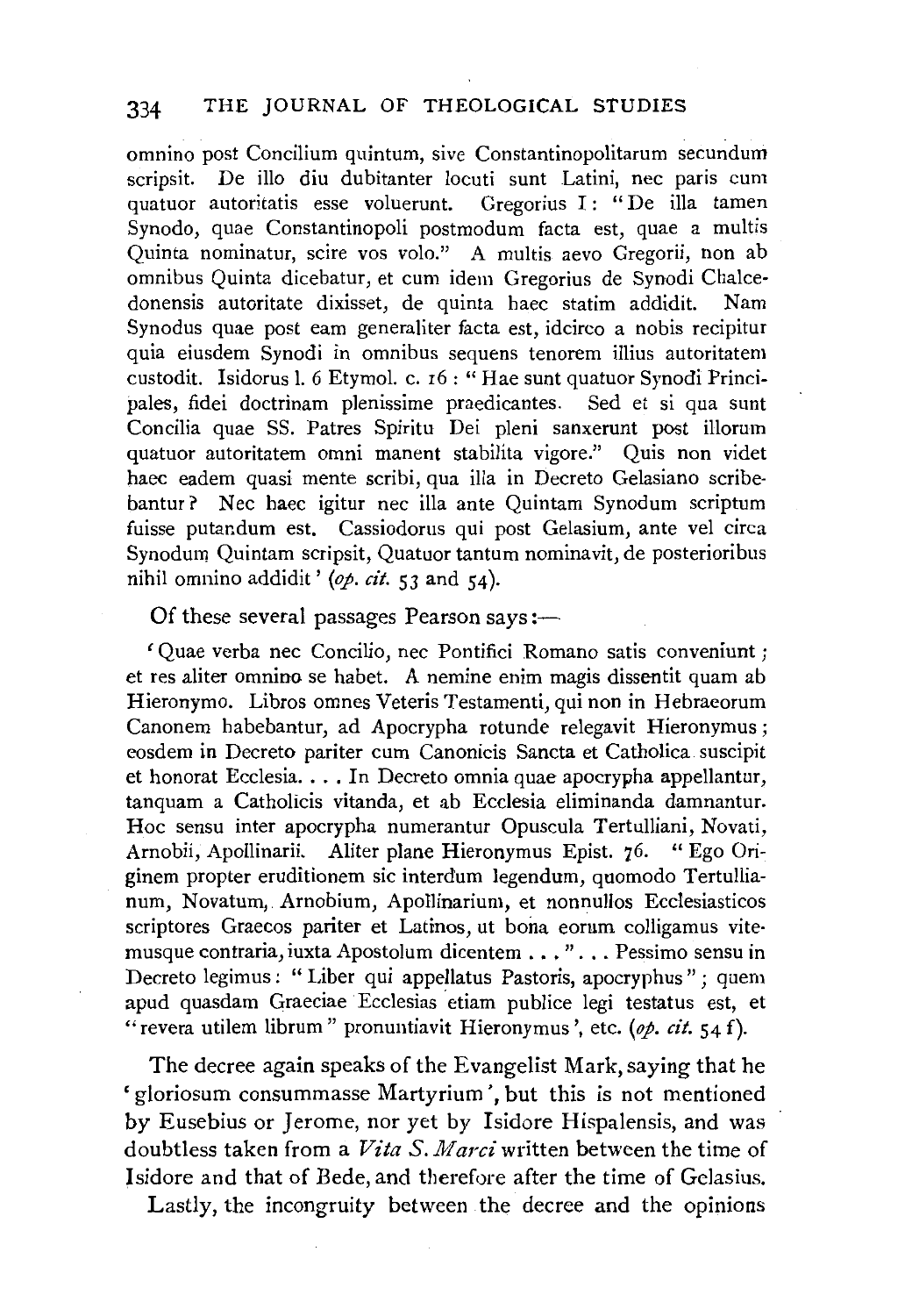and writings of the popes at this time is shewn perhaps most of all in the passages in which Jerome is so much exalted and Rufinus  $correspondingly$  depreciated. They run as follows: $-$ 

' Rufinus vir religiosissimus plurimos ecclesiastici operis edidit libros : nonnullas etiam Scripturas interpretatus est. Sed quoniam venerabilis Hieronymus cum in aliquibus de arbitrii libertate notavit; illa sentimus, quae praedictum beatum. Hieronymum sentire cognoscimus; et non solum de Rufino, sed etiam de universis quos sis saepius memoratus zelo Dei, et fidei religione reprehendit. Item Originis nonnulla opuscula, quae vir beatissimus Hieronymus non repudiat, legenda suscipimus : reliqua autem omnia cum auctore suo dicimus renuenda.'

It is perfectly plain, therefore, from its contents that the decree we are discussing was written after the time of Gelasius. It was probably because some scribe who wrote it out could not find such a document among those cited by Dionysius that he altered the name of Gelasius to Hormisdas, the documents of whose papacy were not recorded by Dionysius. The reign of Hormisdas would be, however, equally inconsistent with the consulship of Asterius, nor are the contents of the document consistent with his papacy any more than they are with that of Gelasius.

The case made out against the genuineness of the decree in all its forms by Pearson and Cave seems to me to be unanswerable. Thiel, who knew of Pearson's work, nowhere attempts to answer his arguments and merely questions its having been concocted by the pseudo-Isidore, considering that it was composed earlier than the middle of the ninth century, which may well be, since we have ample evidence that such forgeries were issued as far back at least as the time of Charles the Great. Until some one has resuscitated the credit of this document, therefore, which seems virtually impossible, we must treat the lists of canonical books passing under the names of Damasus, Gelasius, and Hormisdas, as late sophistications made four centuries after their professed date, and therefore of no service in tracing the history of the Western Canon. */* 

Let us now revert to our story.

The conclusion that the so-called Decretal of Damasus is not genuine affects materially the earlier position of St Jerome in regard to the Bible Canon as it has generally been stated. If no such pronouncement was made on the subject by his patron,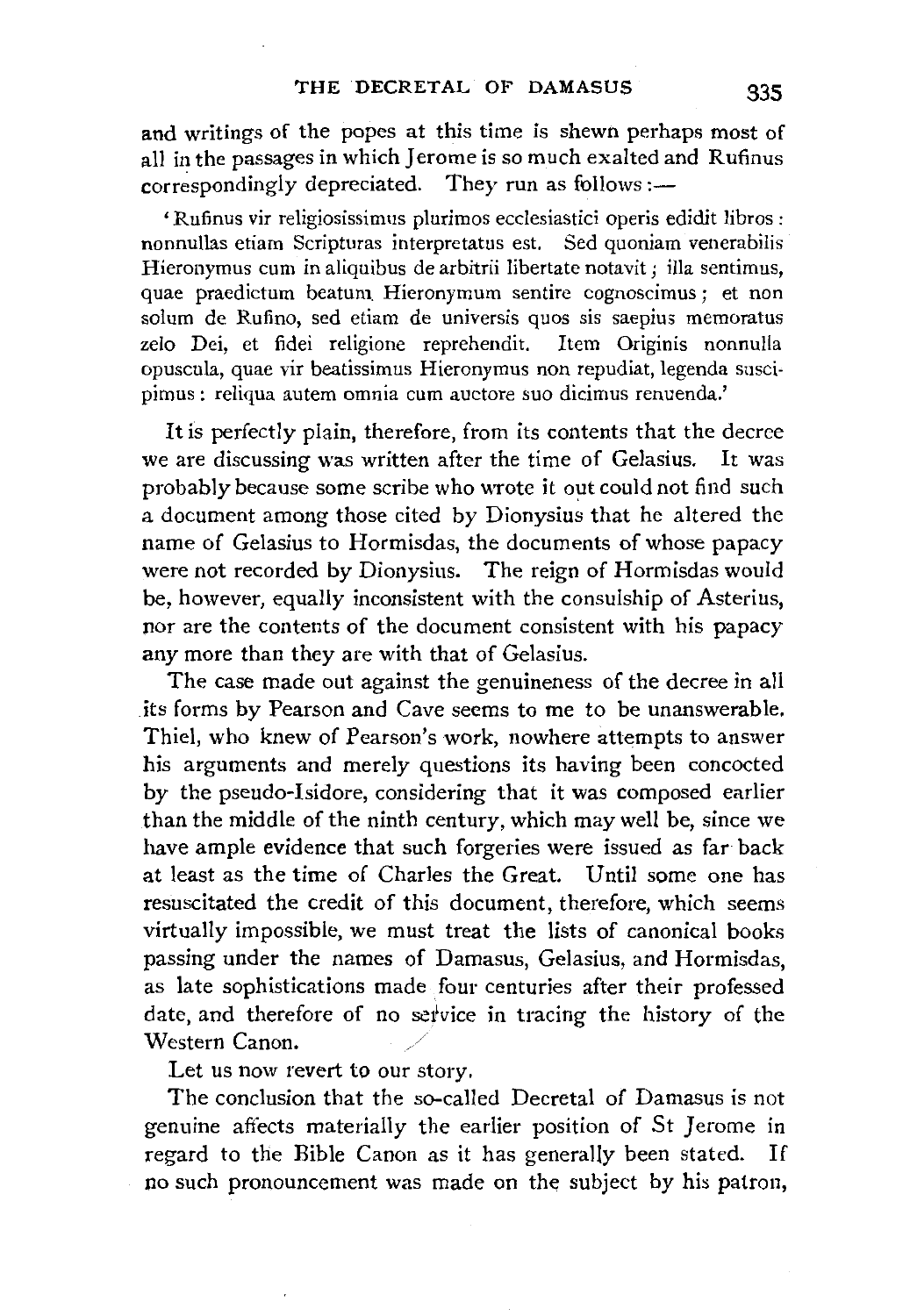Pope Damasus, at the time when he was living in Rome and act• ing as his secretary and engaged in translating the Psalms and Gospels, it is plain that he had nothing to do with any Bible Canon issued in 382, and, so far as the evidence is available, had no part at any time in supporting a Bible Canon other than that which he supported in later times.

That he did so change his view, as the facts as previously interpreted seemed to shew conclusively and as, with others, I supposed, was a fact otherwise very hard to understand, since it implied that one of the most orthodox of men adopted heretical views in regard to the most important of all dogmatic matters, namely, the legitimate contents of the Bible, and did so immediately after a solemn pronouncement had been made in a synod at which he was probably present and one presided over by a pope whom he greatly regarded, by whom he was especially patronized, and who adopted two of his new translations, those of the Psalms and Gospels, as the official texts patronized by the Roman See.

It is still more wonderful that Jerome should have done this so soon after the alleged synod, since it would seem now *(supra* vol. xi p. 332) that both in regard to his translation of the Old Testament from the Greek and Hebrew he adopted the shorter Canon, and not that of the Damasine list,<sup>1</sup> just as his early friend and companion Rufinus had always done up to that time, and as we know he did in a work dated before 382. It would seem, therefore, that both Jerome and Rufinus in their earlier. days when they were both devoted followers of Origen, like Hilary of Poitiers, followed the footsteps of Origen in a large measure about the Canon, as they did on other matters.

With the cancelling of the claims of the so-called Damasine decretal to be a genuine document we revert again to the view, not long ago everywhere prevalent, that the first official pronouncement of the Latin Church on the question of the Canon was not made at Rome, but in Africa, in the Synods of Hippo and Carthage held in 393 and 397. It is not improbable that this pronouncement was induced by the widespread views promulgated

t In addition to the arguments used in the previous paper I would add the fact that if Jerome ever adopted this longer Canon in his translation from the Greek he would not have gone to the Old Latin for the fragments of that Canon which he inserted in his Hebrew translation of Daniel and Esther, but to his own translation.